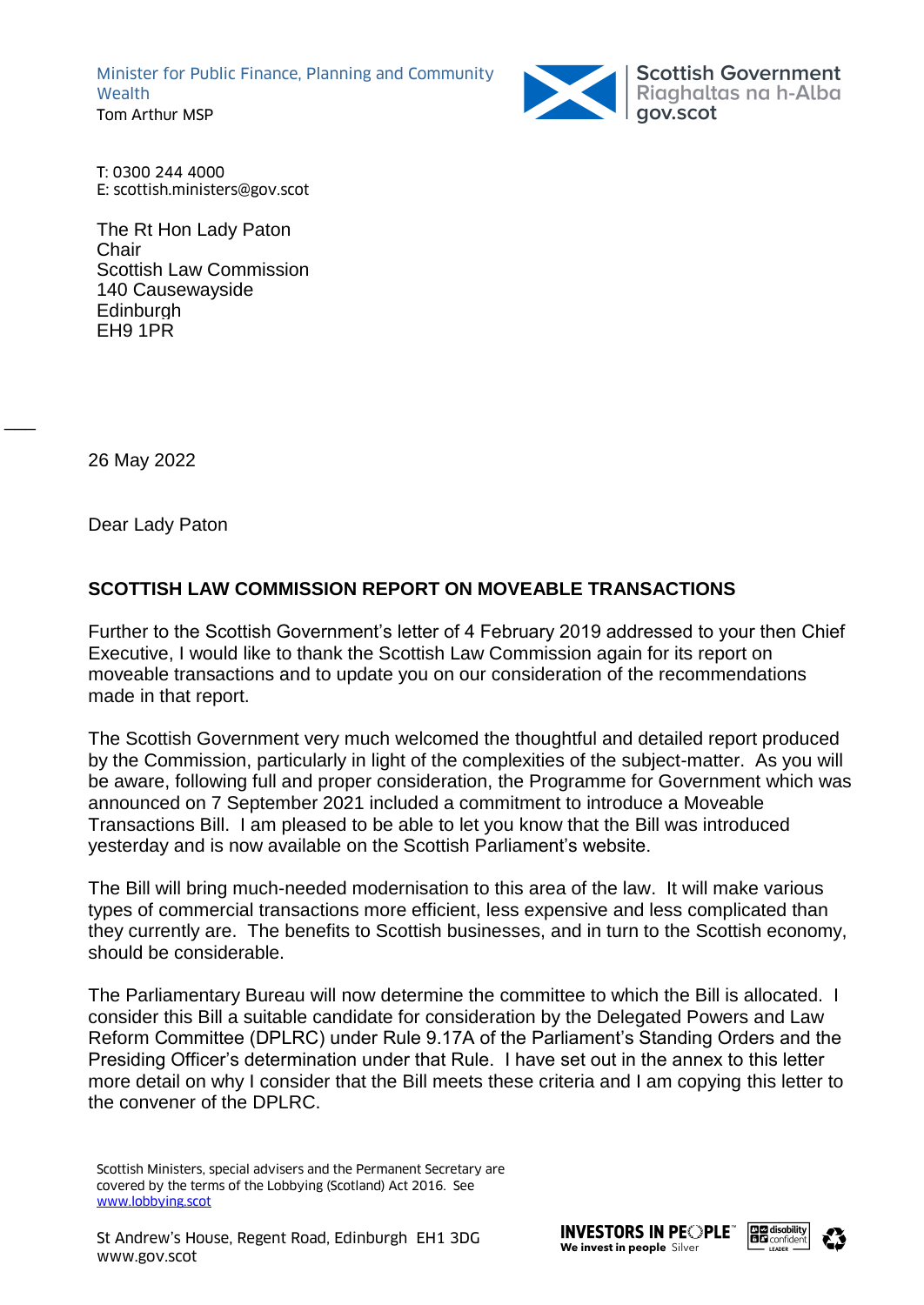As you will see from the annex, there is one aspect of the Bill where we have not been able to fully implement the Commission's recommendations. This relates to the Bill's interaction with financial instruments and financial collateral arrangements. It is our view that unfortunately making provision of the type envisaged would be outwith the legislative competence of the Scottish Parliament. However, as you will be able to see from the Bill's Policy Memorandum, the UK Government has been asked to grant an Order under section 104 of the Scotland Act 1998 in order to complete the package of reforms included in the SLC's draft Bill.

I would be grateful if you would pass on my thanks to those still at the Commission who worked on the report. I look forward to working with the Commission, as well as with the former Commissioners responsible for leading on the report (with whom we also continue to consult), during the Bill's parliamentary stages.

Unhalt

**TOM ARTHUR**

Scottish Ministers, special advisers and the Permanent Secretary are covered by the terms of the Lobbying (Scotland) Act 2016. See [www.lobbying.scot](http://www.lobbying.scot/)



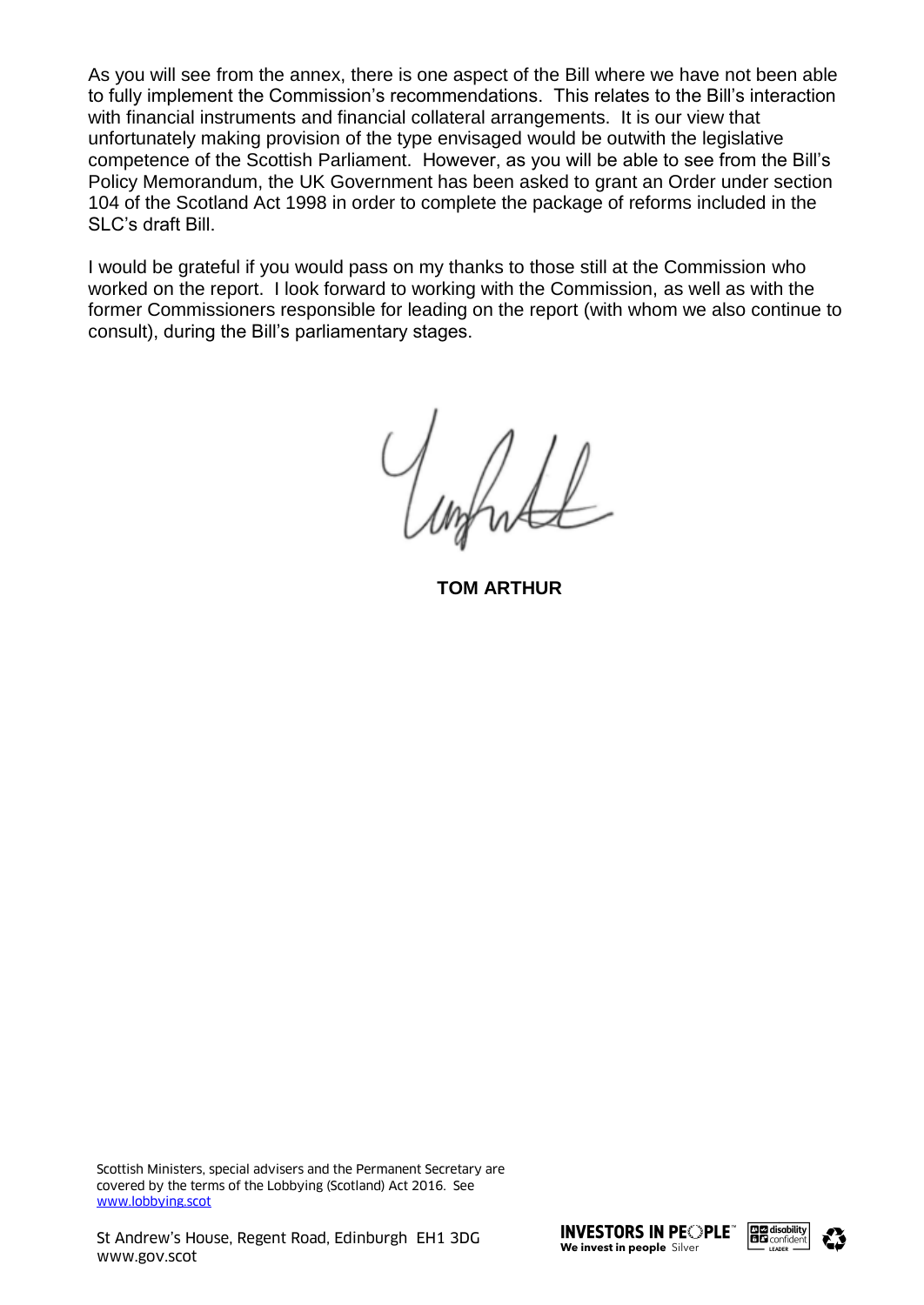### **ASSESSMENT OF THE BILL AGAINST STANDING ORDERS RULE 9.17A AND THE CRITERIA AS DETERMINED BY THE PRESIDING OFFICER FOR QUALIFICATION AS A "SCOTTISH LAW COMMISSION BILL"**

### **(a) The Bill must implement all or part of a report of the Scottish Law Commission**

The Bill will implement the overarching recommendations contained in the report entitled *Report on Moveable Transactions (Scot Law Com No 249)*<sup>1</sup> which was published on 19 December 2017. Specifically, the Bill will modernise the law relating to assignations of claims as well as introducing an alternative route to completion of an assignation through registration in the Register of Assignations established by the Bill. It will also modernise the law relating to possessory pledges as well as creating a new concept of a statutory pledge which will allow a pledge to be created through registration in the new Register of Statutory Pledges established by the Bill.

The detailed Scottish Law Commission ("SLC") recommendations are set out in chapter 40 of volume 2 of the report<sup>2</sup>. The report included a draft Bill which largely forms the basis of the Government's Bill. However, it should be noted that not all of the recommendations were taken forward in the SLC's own draft Bill<sup>3</sup>.

The Bill which the Government intends to introduce includes various clarifications and stylistic changes as well as various relatively minor policy adjustments. Due to the level of detail included in the SLC's recommendations, a small number of these changes constitute departures from the SLC's recommendations, but none of these changes are of a level that could be classified as significant.

The most significant difference is the Bill's treatment of financial instruments and financial collateral arrangements<sup>4</sup>. No bespoke regime is introduced for assignations which constitute financial collateral arrangements and, further, the changes to be made to the law of assignation of claims will not apply to claims which are part of a financial collateral arrangement. In addition, the ability to grant a statutory pledge over financial instruments has been removed. The reason for this departure from the SLC recommendations<sup>5</sup> is that the Scottish Government has concluded that to make provision to this effect would be outwith the legislative competence of the Scottish Parliament.

The Scottish Government's view is that these changes are not sufficiently extensive so as to prevent the Bill from being classified as implementing the SLC report. However, even if that view was not to be shared by the Scottish Parliament, the Standing Orders requirement allows for a Bill to implement only part of a report. As such, the Scottish Government considers that this requirement is met.

l



 $\overline{a}$ 



<sup>&</sup>lt;sup>1</sup> The report is in three volumes: [https://www.scotlawcom.gov.uk/law-reform/law-reform-projects/completed](https://www.scotlawcom.gov.uk/law-reform/law-reform-projects/completed-projects/security-over-corporeal-and-incorporeal-moveable-property/)[projects/security-over-corporeal-and-incorporeal-moveable-property/](https://www.scotlawcom.gov.uk/law-reform/law-reform-projects/completed-projects/security-over-corporeal-and-incorporeal-moveable-property/)

<sup>2</sup> [https://www.scotlawcom.gov.uk/index.php/download\\_file/view/2008/102/](https://www.scotlawcom.gov.uk/index.php/download_file/view/2008/102/)

<sup>&</sup>lt;sup>3</sup> For example, recommendation 64 was not the subject of provision as the SLC considered the matter to form part of reserved law.

<sup>&</sup>lt;sup>4</sup> As defined in the Financial Collateral Arrangements (No.2) Regulations 2003.

<sup>5</sup> Specifically, recommendations 70, 95 and 199, though this change also has an impact on recommendations 1 and 12.

Scottish Ministers, special advisers and the Permanent Secretary are covered by the terms of the Lobbying (Scotland) Act 2016. See [www.lobbying.scot](http://www.lobbying.scot/)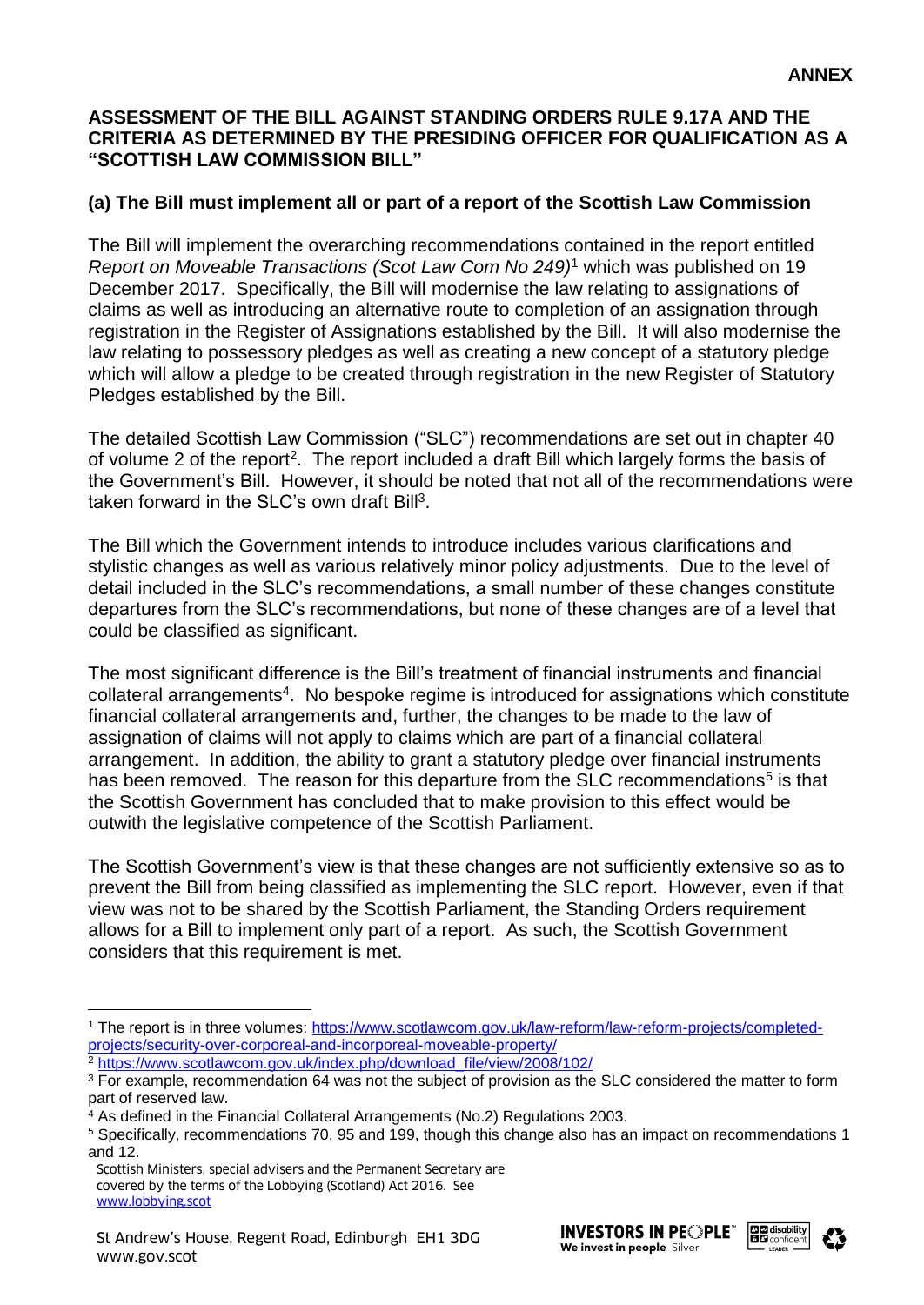# **(b) The Bill must comply with such criteria as are determined by the Presiding Officer**

The current determination of the Presiding Officer was published in the Scottish Parliament's Business Bulletin on 24 March 2021. The key elements of this are addressed in turn below.

*A Bill, the primary purpose of which is to (a) simplify, modernise or improve the law to— (i) ensure it is fit for purpose, (ii) respond to developments, or address deficiencies, in the common law, or (iii) respond to other developments in the law*

The primary purpose of the Bill is very clearly to modernise and improve the law relating to transactions concerning moveable property to ensure it is fit for purpose and address deficiencies in the current law. As set out in more detail in the SLC report and in the Policy Memorandum which will be published alongside the Bill, the current law in this area is antiquated (dating from 1862) and is no longer considered fit for purpose. Expensive and elaborate workarounds currently have to be deployed in many cases, usually adopting the law of England and Wales in preference to Scots law.

#### *A Bill, the primary purpose of which is to (b) make provision which is not likely to generate substantial controversy among stakeholders*

The provision made by the Bill is not expected to generate substantial controversy among stakeholders.

As set out more fully in the report, the SLC carried out comprehensive consultation in accordance with its established practice in conducting law reform projects. A discussion paper was published in June 2011, to which 40 responses were received. A symposium was also held later that year under the auspices of the Edinburgh Centre for Private Law at the University of Edinburgh, with over 40 attendees. In addition, the SLC met with a number of consultees and stakeholders including Registers of Scotland, Companies House, CBI Scotland, the Federation of Small Businesses, the Asset Based Finance Association (now part of UK Finance), the Finance and Leasing Association and the Consumer Credit Trade Association. An advisory group was also established. All of this informed the SLC's recommendations and report. A further short consultation was then carried out in July 2017 on the SLC's draft Bill.

In addition, evidence was taken on the SLC's draft Bill by the Scottish Parliament's Economy, Energy and Fair Work Committee in the last parliamentary session<sup>6</sup>. In total, 12 responses were received including from the Law Society of Scotland, the Senators of the College of Justice and UK Finance. The summary of evidence produced by the Scottish Parliament Information Centre ("SPICe") noted that "There was almost unanimous agreement that the law in this area needed to be reformed, and that it would make a practical difference to the ability of businesses to access finance if it was."<sup>7</sup>. While SPICe also referred to some concerns held by Citizens Advice Scotland, those are unlikely to be significant enough to prevent the criteria being satisfied given that the rules are concerned with the likelihood of "substantial" controversy. However, in any event, the Scottish Government has engaged with Citizens Advice Scotland and, in light of the further background information provided to them, they advised that they would seek to withdraw

l





<sup>6</sup> Full details at<https://archive2021.parliament.scot/parliamentarybusiness/CurrentCommittees/113651.aspx> <sup>7</sup> <https://www.scotlawcom.gov.uk/files/3415/9661/3679/20200727ConvenertoSGreMoveableTransactions1.pdf>

Scottish Ministers, special advisers and the Permanent Secretary are covered by the terms of the Lobbying (Scotland) Act 2016. See [www.lobbying.scot](http://www.lobbying.scot/)